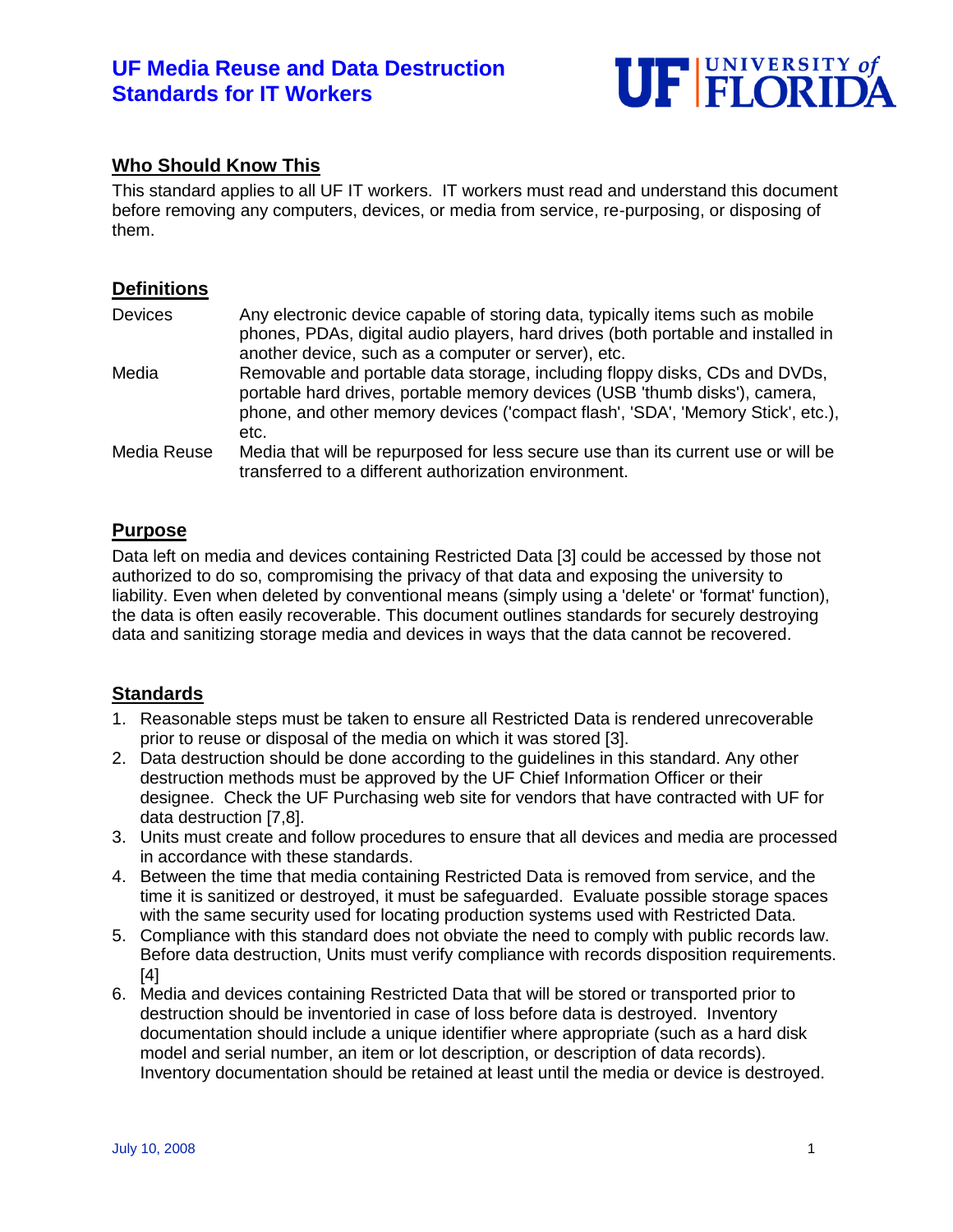# **UF Media Reuse and Data Destruction Standards for IT Workers**



If the media or device will be destroyed by an authorized contractor, obtain certification of destruction.

### **Guidelines**

1. The following table lists recommended methods of Restricted Data destruction for various devices and media types. Other methods may suffice for other data. For property being transferred to Asset Management Services, see<http://fa.ufl.edu/am/destroy-data.asp> for their data destruction requirements. Data Principals may also have different requirements.

| Media Type                                                   | Data Destruction Method                                                                                                                                                                                   |
|--------------------------------------------------------------|-----------------------------------------------------------------------------------------------------------------------------------------------------------------------------------------------------------|
| Functioning hard disks that may be re-<br>used               | Minimum 3-pass overwrite, or<br>utilization of ATA Secure Erase feature                                                                                                                                   |
| Hard disks that are damaged or will not be<br>re-used        | Degauss                                                                                                                                                                                                   |
| Tapes (video and data backup)                                | Degauss or 3-pass overwrite                                                                                                                                                                               |
| Flash media based devices (thumb drives,<br>memory cards)    | Minimum 3-pass overwrite in a way<br>that ensures all storage space is<br>overwritten                                                                                                                     |
| CD, DVD, floppy disks                                        | Cross-cut shredding                                                                                                                                                                                       |
| Devices such as PDAs, phones, digital<br>audio/video players | Cell Phone Data Eraser,<br>http://wirelessrecycling.com/home/data<br>eraser/default.asp or<br>http://www.recellular.com/recycling/dat<br>a_eraser/default.asp. Also see<br>brand/model specific guidance. |
| Media and devices                                            | Incineration, pulverization,<br>disintegration (These methods should<br>be reserved for media and devices that<br>are non-functional, obsolete, or have<br>no other practical method of<br>destruction.)  |

- 2. Vendors contracted for data disposal should be certified by the National Association for Information Destruction (NAID). For a current list of certified members, see [http://www.naidonline.org/certified\\_members.html.](http://www.naidonline.org/certified_members.html)
- 3. Brand/Model specific guidance
	- When in doubt about the proper procedures for device, contact the manufacturer.

PalmOS devices Perform Factory Reset as documented in Solution ID 15574, 'Performing a Factory Reset before your Palm device changes ownership or is sent away for repair' at<http://kb.palm.com/>. Older Palm devices that do not have the Factory Reset option may have Zero Out Reset or Secure Erase functions as documented in Solution ID 887. If the device supports none of these methods, a Hard Reset can be used.